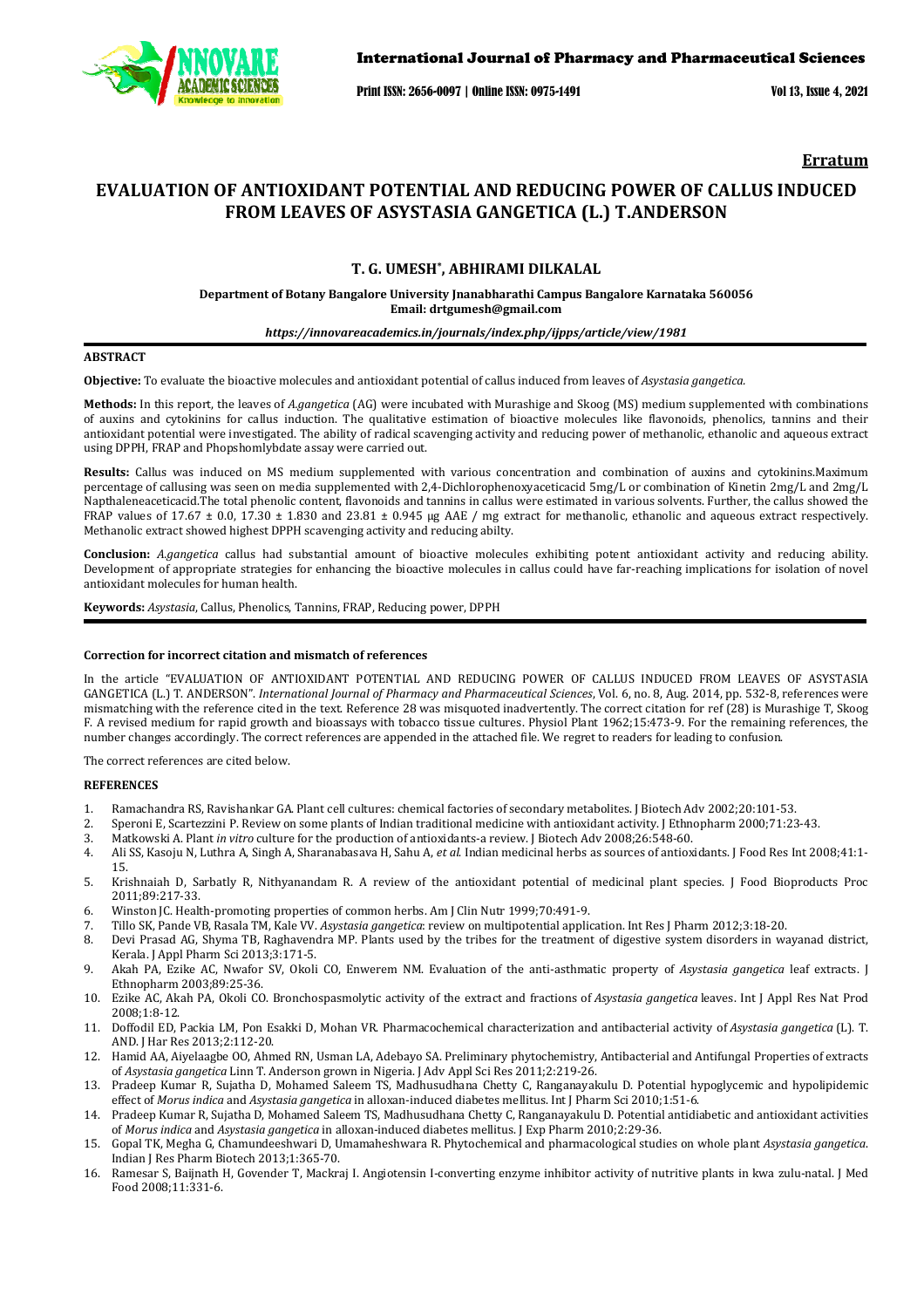- 17. Stewart P, Boonsiri P, Puthong S, Rojpibulstit P. Antioxidant activity and ultrastructural changes in gastric cancer cell lines induced by Northeastern Thai edible folk plant extracts. J BMC Comp Alt Med 2013;13:60.
- 18. Odhav B, Beekrum S, Akula U, Baijnath H. Preliminary assessment of the nutritional value of traditional leafy vegetables in KwaZulu-Natal, South Africa. J Food Comp Anal 2007;20:430-5.
- 19. Yang R, Keding GB. Nutritional contributions of important African indigenous Vegetables. IN African Indigenous Vegetables in Urban Agriculture. Charlie MS, Margaret WP. Axel WD, editors. London: Earthscan publishers; 2009. p. 105-45.
- 20. Orech FO, Friis H, Estambale BA, Ogoye-Ndegwa C, Aagaard-Hansen J. Food safety and food security in relation to consumption of indigenous leafy vegetables among the luo in Western Kenya. J Nutr Eco Food Res 2013;1:240-5.
- 21. Jiju V, Megha Gorantla, Chamundeeswari D. Evaluation of anthelmintic activity of methanolic extract of *Asystasia gangeticum.* Int J Pharm Life Sci 2013;4:2727-30.
- 22. Kanchanapoom T, Ruchirawat S. Megastigmane glucoside from *Asystasia gangetica* (L.) T. Anderson. J Nat Med 2007;61:430-3.
- 23. Subramanian SS, Nair AGR. Flavonoids of *Thunbergia grandiflora* and *Asystasia travancorica*. J Curr Sci 1971;40:404.
- 24. Worawittayanon P, Ruadreo J, Disadee W, Sahakitpichan P, Sitthimonchai S, Thasana N, *et al*. Iridoid and flavone glycosides from *Asystasia gangetica* subsp. Micrantha and *Asystasia salicifolia* and their antioxidant activities. J Biochem Syst Eco 2012;40:38-42.
- 25. Aysel S, Sevan D. Evaluation of seasonal antioxidant activity and total phenolic compounds in stems and leaves of some almond (*Prunus amygdalus* L.) varieties. J Biol Res 2014;47:9*.*
- 26. Gulluce M, Sokmen M, Daferera D, Agar G, Ozkan H, Kartal N, *et al. In vitro* antibacterial, antifungal, and antioxidant activities of the essential oil and methanol extracts of herbal parts and callus cultures of *Satureja hortensis* L. J Agric Food Chem 2003;51:3958-65.
- 27. Frankel EN, Meyer ES. The problems of using one-dimensional methods to evaluate multifunctional food and biological antioxidants. J Sci Food Agric 2000;80:1925-41.
- 28. Murashige T, Skoog F. A revised medium for rapid growth and bioassays with tobacco tissue cultures. Physiol Plant 1962;15:473–97.
- 29. Harborne JB. Phytochemical methods: a guide to modern techniques of plant analysis. 3rd ed. London, New York: Chapman and Hall; 1998. 30. Singleton VL, Orthofer R, Lamuela Raventos RM. Analysis of total phenols and other oxidation substrates and antioxidants by means of folinciocalteu reagent. J Methods Enzymol 1999;299:152-78.
- 31. Chang C, Yang M, Wen H, Chern J. Estimation of total flavonoid content in *Propolis* by two complementary colorimetric methods. J Food Drug Anal 2002;10:178-82.
- 32. Sun B, Richardo-Da-Silvia JM, Spranger I. Critical factors of vanillin assay for catechins and proanthocyanidins. J Agric Food Chem 1998;46:4267-74.
- 33. Sharma OP, Bhat TK. DPPH antioxidant assay revisited. J Food Chem 2009;113:1202-5.
- 34. Prieto P, Pineda M, Aguilar M. Spectrophotometric quantitation of antioxidant capacity through the formation of a phosphomolybdenum complex: specific application to the determination of vitamin E. J Anal Biochem 1999;269:337-41.
- 35. Benzie IFF, Strain JJ. The ferric reducing ability of plasma (FRAP) as a measure of antioxidant power: the FRAP assay. J Anal Biochem 1996;239:70-6.
- 36. Oyaizu M. Studies on products of browning reactions: antioxidative activities of products of browning reaction prepared from glucosamine. Japan J Nut 1986;44:307-15.
- 37. Rrice Evans CA, Miller NJ, Paganga G. Antioxidant properties of phenolic compounds. J Trends Plant Sci 1997;2:152-9.
- 38. Zengin G, Aktumsek A, Guler GO, Cakmak YS, Yildiztugay E. Antioxidant properties of methanolic extract and fatty acid composition of *Centaurea urvillei* DC. subsp. hayekiana Wagenitz. J Res Nat Prod 2011;5:123-32.
- 39. Mahalakshmi R, Eganathan P, Ajaykumar P. Salicylic acid elicitation on the production of secondary metabolite by cell Cultures of *Jatropha curcas L*. Int J Pharm Pharm Sci 2013;5:655-9.
- 40. White PR. Potentially unlimited growth of excised plant callus in an artificial nutrient. Am J Bot 1939;26:59-64.
- 41. Skoog F, Miller CO. Chemical regulation of growth and organ formation in plant tissues cultured *in vitro*. J Symp Soc Exp Biol 1957;11:118-30.
- 42. Bourgaud F, Gravot A, Milesi S, Gontier E. Production of secondary plant metabolites: a historical perspective. J Plant Sci 2001;161:839-51.
- 43. Xie D, Hong Y. *In vitro* regeneration of *Acacia mangium* via organogenesis. J Plant Cell Tissue Organ Culture 2001;66:167-73.
- 44. Sunita K, Sonia B, Nitin C, Amandeep K. Synergistic effects of 2,4-D and cytokinins on callus culture establishment in rare medicinal plant-*Gymnema sylvestre*. Int J Sci Eng Res 2014;5:213-8.
- 45. Sen MK, Nasrin S, Rahman S, Jamal AHM. *In vitro* callus induction and plantlet regeneration of *Achyranthes aspera* L, a high-value medicinal plant. Asian Pacific J Tro Bio 2014;4:40-6.
- 46. Tamilselvan V, Rajeshwari M. Impact of growth regulators on callus production of *Asystasia gangetica* (L) T. Anderson. J Adv Appl Sci Res 2014;5:328-33.
- 47. Kahkonen MP, Hopia AI, Vuorela HJ, Rauha JP, Pihlaja K, Kujala TS, *et al*. Antioxidant activity of plant extracts containing phenolic compounds. J Agric Food Chem 1999;47:3954-62.
- 48. Iwase A, Mitsuda N, Koyama T, Hiratsu K, Kojima M, Arai T, *et al.* The AP2/ERF transcription factor WIND1 controls cell dedifferentiation in *Arabidopsis*. J Curr Biol 2011;21:508-14.
- 49. Shinde AN, Malpathak N, Fulzele DP. Determination of isoflavone content and antioxidant activity in *Psoralea corylifolia* L. callus cultures. J Food Chem 2010;118:128-32.
- 50. Amid A, Johan NN, Jamal P, Mohd ZWN. Observation of antioxidant activity of leaves, callus and suspension culture of *Justicia gendarusa*. Afr J Biotech 2011;10:18653-6.
- 51. Wang J, Xuan X, Wang Q, Li X, Zhang L, Li J. Accumulation of flavonoids and antioxidant activity of *Stellera chamaejasme* by an efficient callus culture. J Hort Environ Biotech 2013;54:441-9.
- 52. Matkowski A. *In vitro* isoflavonoid production in callus from different organs of *Pueraria lobata* (Wild) Ohwi. J Plant Phys 2004;161:343-6.
- 53. Salunkhe DK, Chavan JK, Kadam SS. Dietary tannins: consequences and remedies. J Boca Raton FL CRC Press Inc; 1989.
- 54. Amarowicz R. Tannins: the new natural antioxidants? Eur J Lipid Sci Technol 2007;109:549-51.
- 55. Villano D, Fernandez Pachon MS, Moya ML, Troncoso AM, Garcia Parilla MC. Radical scavenging ability of phenolic compounds towards DPPH free radical. J Talanta 2007;71:230-5.
- 56. Bhagya KR, Chandrashekar KR. Evaluation of plant and callus extracts of *Justicia gendarussa* Burm. F. for phytochemicals and antioxidant activity. Int J Pharm Pharm Sci 2013;5:82-5.
- 57. Saradha M, Ranjitham P, Paulsamy S. Evaluation of *in vitro* antioxidant properties of callus cultures of an endangered medicinal tree species, *Hildegardia populifolia* (roxb.) schott and endl. Int J Pharm Sci Res 2014;5:839-48.
- 58. Schleisier K, Harwat M, Bohm V, Bitsch R. Assessment of antioxidant activity by using different *in vitro* methods. J Free Rad Res 2002;36:177- 87.
- 59. Siddhuraju P, Mohan PS, Becker K. Studies on the antioxidant activity of Indian laburnum (*Casssia fistula* L):a preliminary assesment of crude extracts from stem bark, leaves, flowers and fruit pulp. J Food Chem 2002;79:61-7.